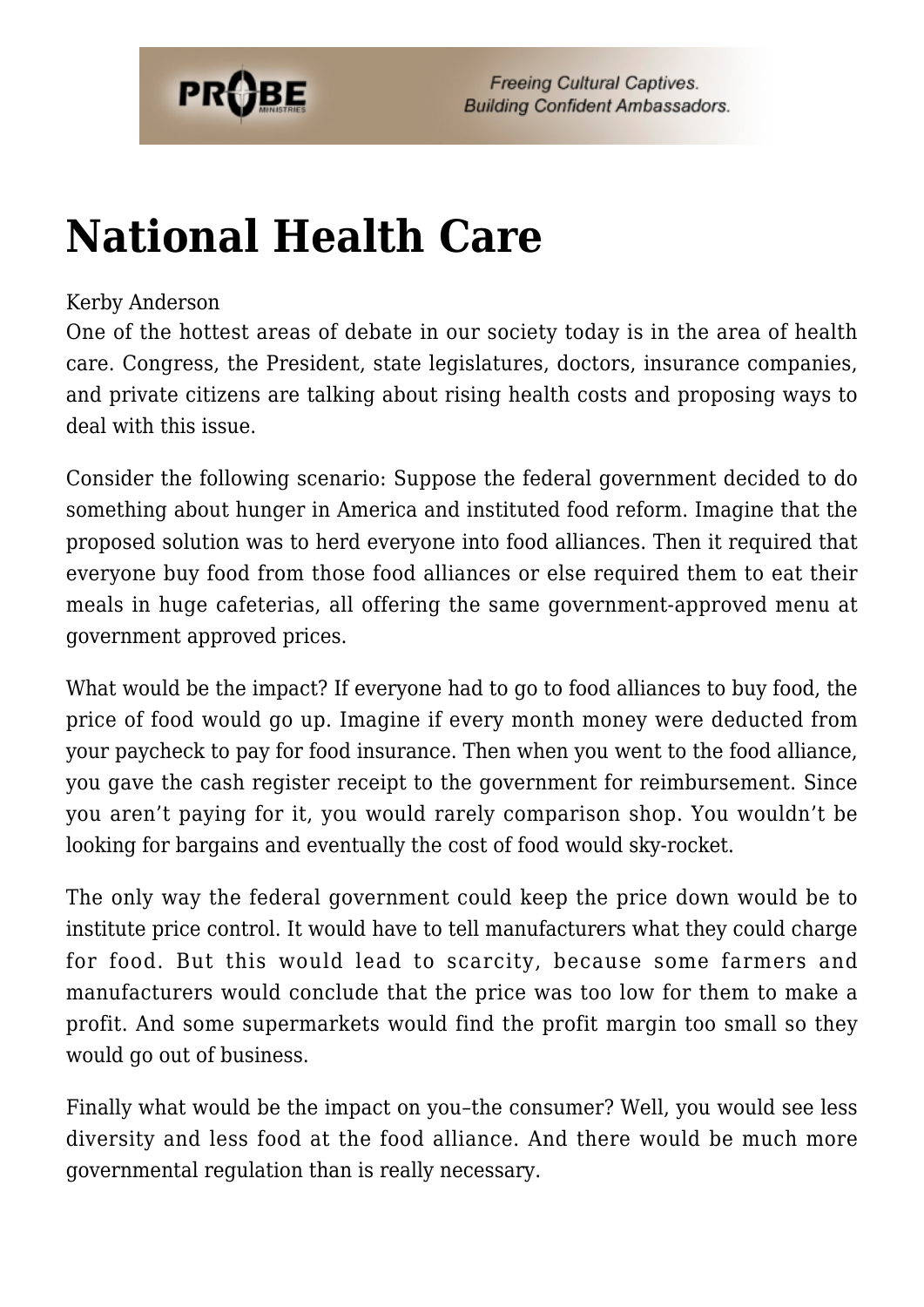

This, essentially, is what is being proposed in the area of health care. Government will establish health alliances, set prices, and implement employer mandates. These are just a few of the elements of what is called managed competition.

But is there a better way? Of course there is, and we can return to our food analogy to find it. Currently what does the federal government do to help people who do not have enough to eat? Does it assign people to food alliances or herd them into huge cafeterias? No. It gives them food stamps which they can use in local grocery stores. They comparison sop and find the food and prices they think is best.

Many are saying that this is the model we should use for health care. Don't socialize health care and turn over the decision-making to a few federal bureaucrats and national health boards. Put the power and responsibility into the hands of 100 million individuals who would effectively organize and regulate the health care market.

This of course is just one proposal, but it illustrates rather dramatically what could happen if we made people responsible to their own actions rather than enlarge the role of government in health care.

#### **How Many Americans Are Uninsured?**

During the 1992 campaign, Bill Clinton said that there were 37 million Americans who are uninsured. We were told we need to reform health care in the U.S. in order to provide for the millions of Americans who do not have health insurance.

How many Americans are truly uninsured? During the campaign Bill Clinton stated that 37 million Americans are uninsured. But during his 1994 State of the Union speech President Clinton began using the higher figure of 58 million. Did that mean that 21 million Americans lost health insurance during the first year of the Clinton Administration? Obviously not. So what is the correct figure?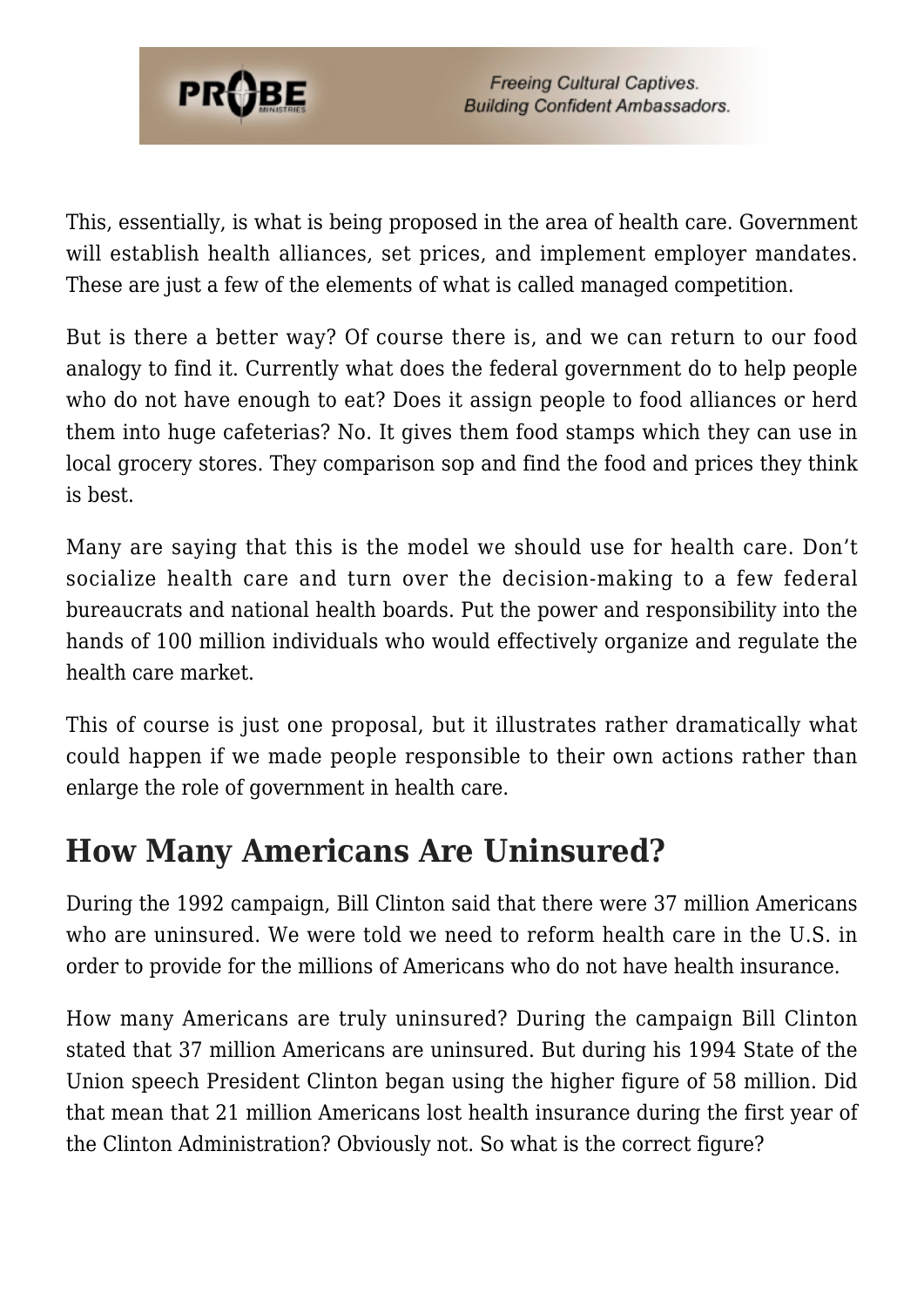

**Freeing Cultural Captives. Building Confident Ambassadors.** 

Well, it turns out that these figures only work if you include the Clinton disclaimer "some time each year." This would include anyone who changed jobs, changed health plans, moved, etc. Using that criterion, it would be true to say that I have been homeless in the past since I have been "between homes during some time during a year." But that did not mean that I slept under an overpass. Perhaps a better way to look at this issue would be to figure out how many people do not have insurance over a longer period of time–this would be the people who are chronically uninsured.

So how many Americans are chronically uninsured? It turns out that half the uninsured used in President Clinton's statistic have insurance again within six months. Only 15 percent stay that way for more than 2 years. This produces a figure of about 5.5 million chronically uninsured.

But 37 percent of those people are under the age of 25. For them, insurance plans are often a bad buy or even unnecessary because they may still be covered by their parents' plans. So if we eliminate the 37 percent, this brings the number down to approximately 3 million Americans who are chronically uninsured.

I might also add that some of these 3 million may not want to be insured. Some may be very wealthy and not want health insurance. Some of the other 3 million may want to be outside the system. The Amish may not want to be forced to buy insurance. Christians who are part of a group called "the Brotherhood" have opted out of traditional insurance and pay one another's bills.

So we may have even less than 3 million people are chronically uninsured and want to be insured. That is no small number and it certainly isn't insignificant if you are one of those people who are uninsured. But the 3 million figure does put the problem in a different light.

We could merely expand Medicaid to include these people. We could provide supplementary insurance for these people. We could even come up with free market alternatives. But we don't need government to take over one-seventh of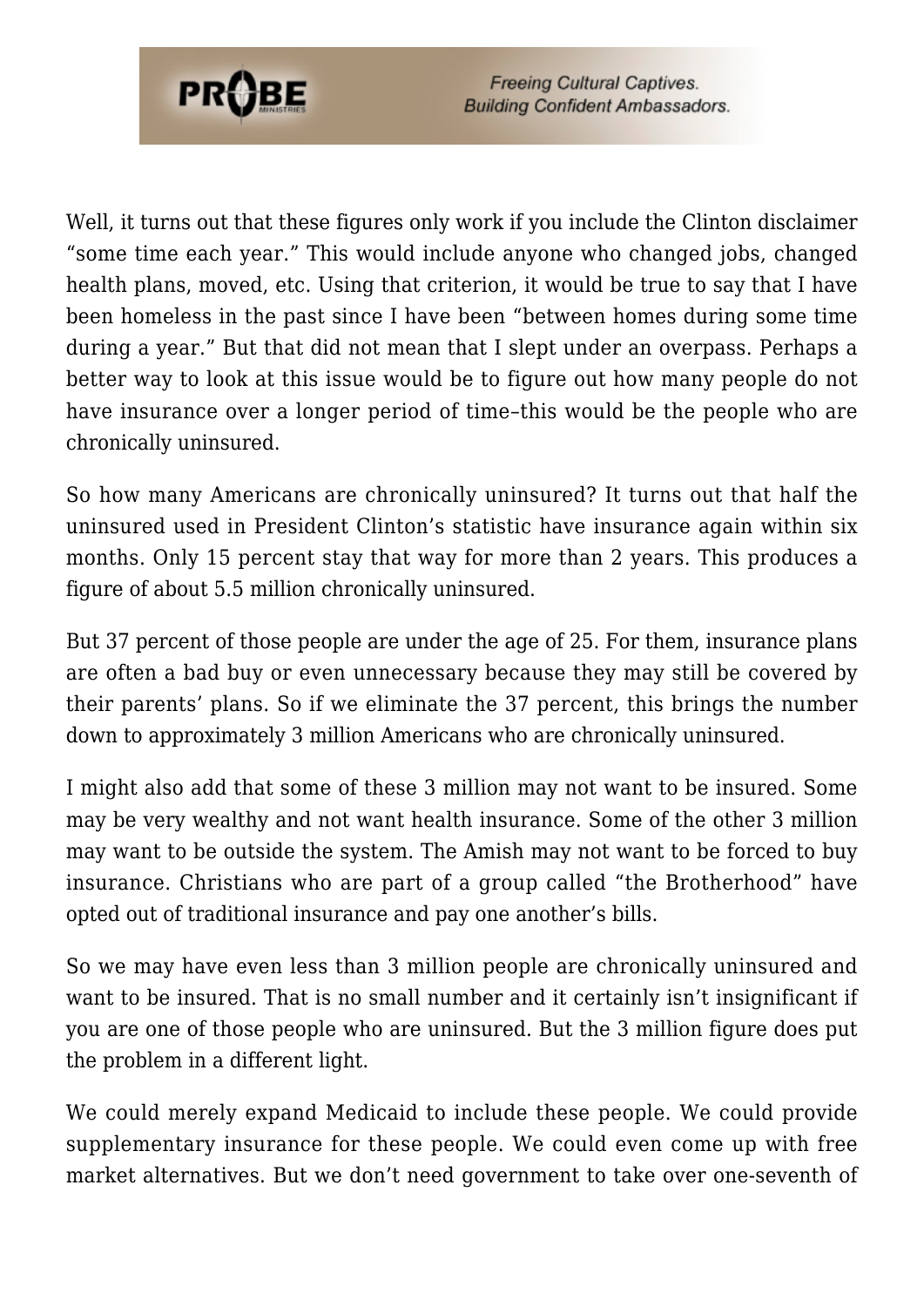

the American economy merely to deal with the problem of 3 million uninsured Americans.

And that's the point, some of the numbers are being used to justify rash and draconian actions. We don't need health alliances, employer mandates, national health boards, or mandated universal coverage if the real problem is that 3 million Americans are chronically uninsured. We can develop a simple program to meet their needs and avoid the problems of socialized medicine.

### **What About the Costs?**

At this place in the discussion it's appropriate to focus on the possible cost of health care reform. Most Americans want to know the price tag of health care reform. And when you hear people talking about the potential cost, recognize that you probably aren't hearing the whole story. Proponents will talk about the direct cost of health care reform, but remember that are other hidden costs that may be more significant.

For example, what will be the impact of health care reform on business? Proponents argue that the impact will be minimal. Business owners are not so sure. They fear that employer mandates will hurt their business, affect their bottom line, and create substantial unemployment.

During a Presidential town meeting in April 1994, President Clinton got into a verbal sparring match with Herman Cain, president and CEO of Godfather's Pizza. The President asked, "Why wouldn't you be able to raise the price of pizza two percent? I'm a satisfied customer. I'd keep buying from you." Then he asked to see Mr. Cain's calculations. Mr. Cain replied in a letter to the President (later reprinted in the *Wall Street Journal*). The following is a brief summary of the letter.

Although there are over 10,000 employees with Godfather's Pizza, two-thirds are owned and operated by franchisees. Mr. Cain focused his calculation only on the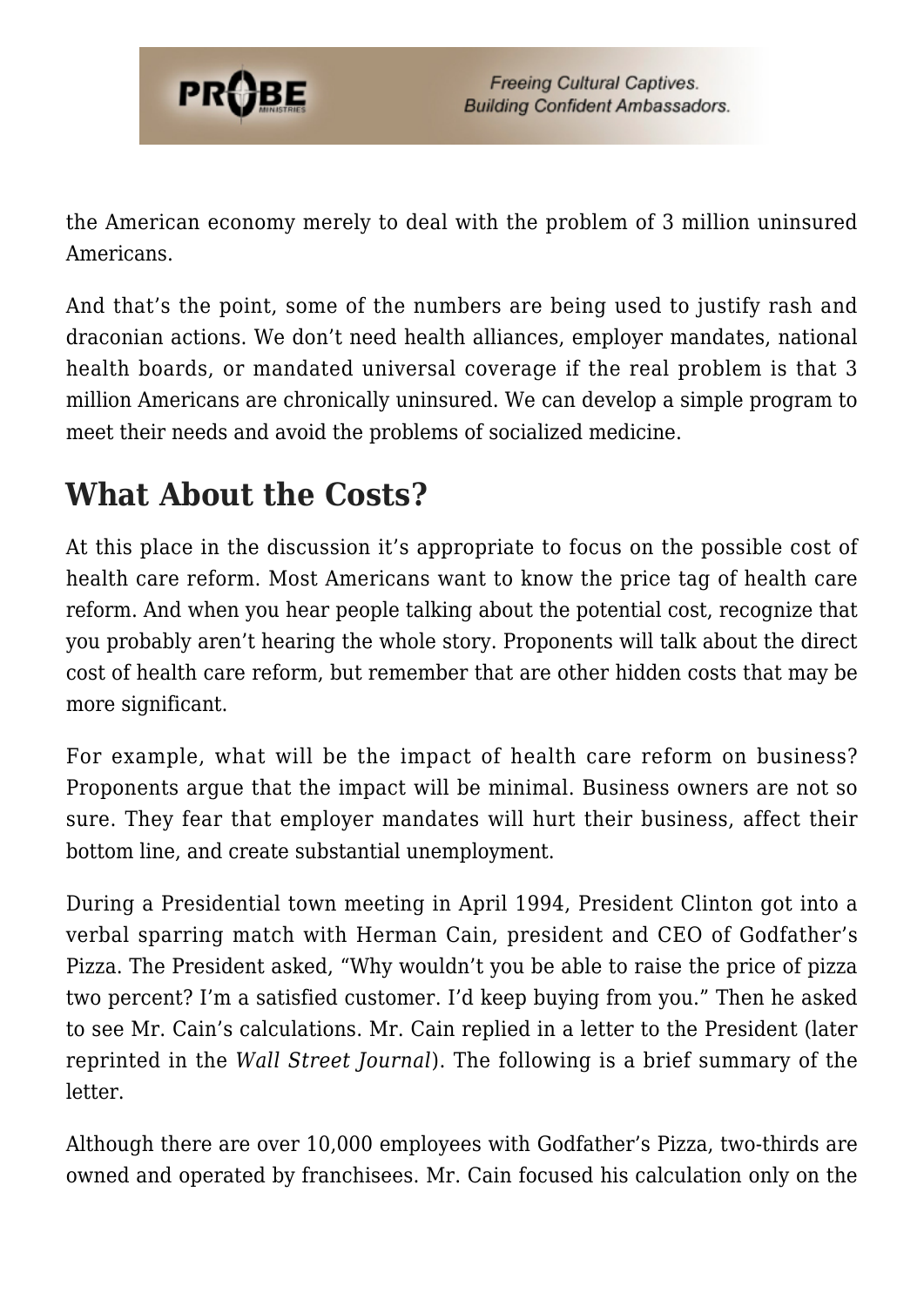

approximately one-third which were corporate-owned operations.

Mr. Cain concluded that the Clinton Health Care plan would cost nearly \$2.2 million annually. This represents a \$1.7 million increase. In other words this increase would be a 3 1/2 times their insurance premium for the previous year!

If these calculations by Mr. Cain are accurate (and no one has challenged them so far), then how did President Clinton arrive at his figures of a 2 percent increase in price of pizza? President Clinton stated that restaurants with approximately 30 percent labor need only increase prices by 2.5 percent. Apparently he multiplied 30 percent by the employer mandate of 7.9 percent.

But Mr. Cain's detailed calculations show that it just isn't that simple. He estimates that you would need a 16 to 20 percent increase in "top line" sales to produce the same "bottom line" due to variable costs such as labor, food costs, operating expenses, marketing, and taxes.

I would argue that even a 2 percent increase in pizza costs could be devastating. Most people buy pizza to save time and money. Even a small increase in the cost of pizza would affect business. Mr. Cain noted that half of all Godfather's Pizza customers use coupons to purchase pizzas. The impact of a 16 to 20 percent increase would be devastating to Godfather's Pizza. And what would be the impact on the economy? In essence the President was predicting that health care reform would require the inflation of prices.

Will a health care reform bill with employer mandates adversely affect business? Proponents say that health care reform will not be costly to the American taxpayer or to American business. But tell that to Herman Cain and Godfather's Pizza. Their detailed spreadsheets project that these health care bills will more than triple their insurance costs in just the first year.

Health care reform may cost much more than we think it will. The direct costs may not seem like much, but don't forget to count the indirect costs to you and to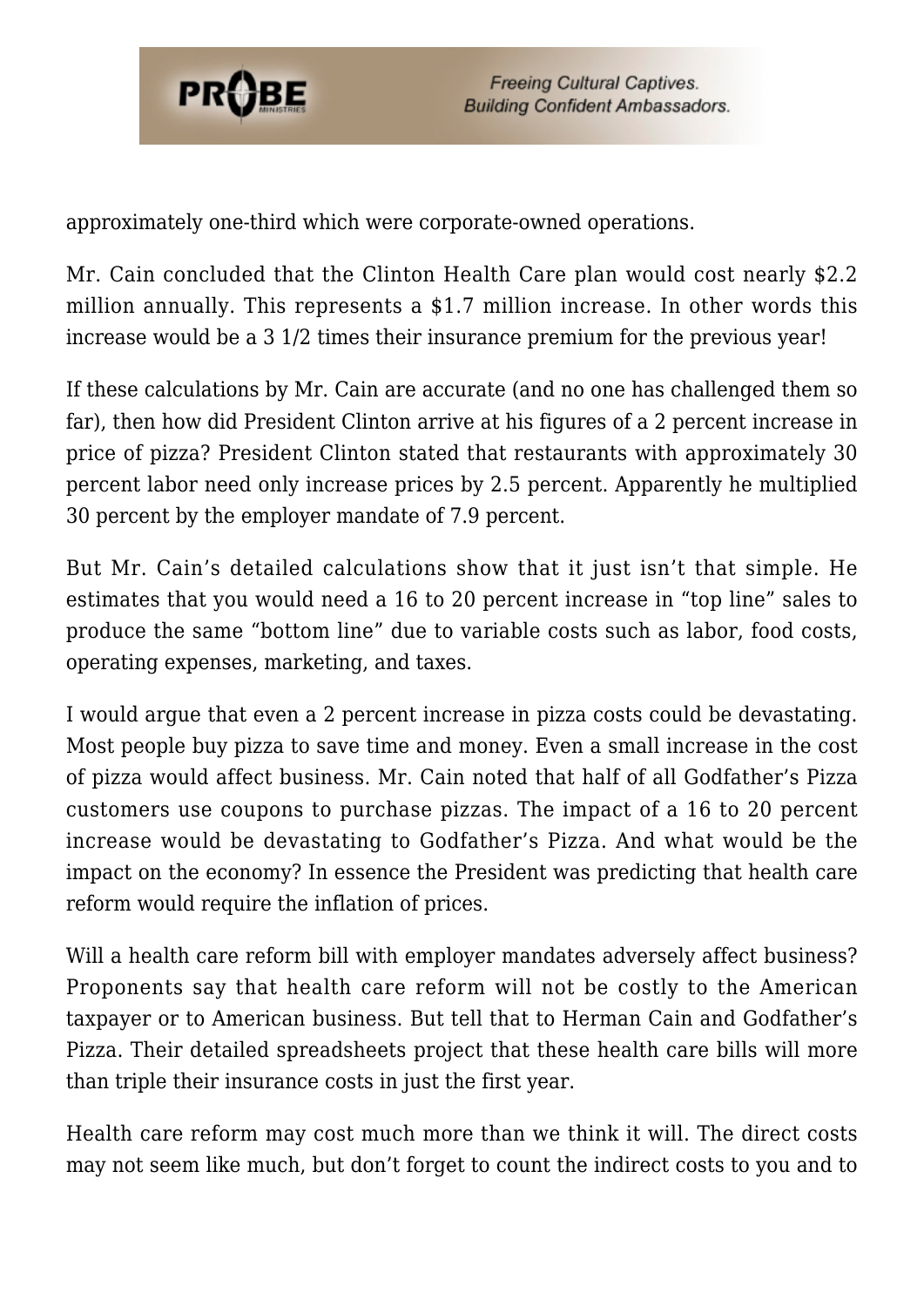

**Freeing Cultural Captives. Building Confident Ambassadors.** 

American business.

## **Other Issues**

Other key issues being discussed along with health care reform need to be examined. The first is health care costs. Originally only about 5 percent of the Gross Domestic Product was spent on health care. And until the mid-1980s, it was less than 10 percent. But now it is approximately 14 percent of Gross Domestic Product and could be as high as 18 percent by the end of the decade. In actual numbers, health care costs were \$74.4 billion in 1970 and will be approximate \$1.7 trillion by the year 2000.

Part of the problem is that a third party pays for health insurance. If there were more personal accountability, people would comparison shop and bring market pressures to bear on some of the health care costs. For example, if I told you I was going to take you to dinner on the Probe credit card, you would probably spend a lot of time looking at the left side of the menu. However, if I said, "Let's go out to eat, Dutch treat," you would probably spend a lot more time looking at the right side of the menu. When someone else pays for our medical bills, we don't pay as much attention to cost. When we have a personal responsibility, we pay more attention and thereby lower costs.

A second issue is tax fairness. Nearly 90% of all private health insurance is employer-provided and purchased with pre-tax dollars. But the self-employed and those who buy their own insurance must buy theirs with after-tax dollars. Presently the government "spends" about \$60-billion a year subsidizing employerbased health insurance by permitting employers to deduct the cost.

Tax fairness would allow all people to buy health insurance with pre-tax dollars. One solution is to allow those who purchases their own health insurance to have a tax deduction or tax credit. This would eliminate the tax benefit for getting health insurance through an employer and employees could purchase their own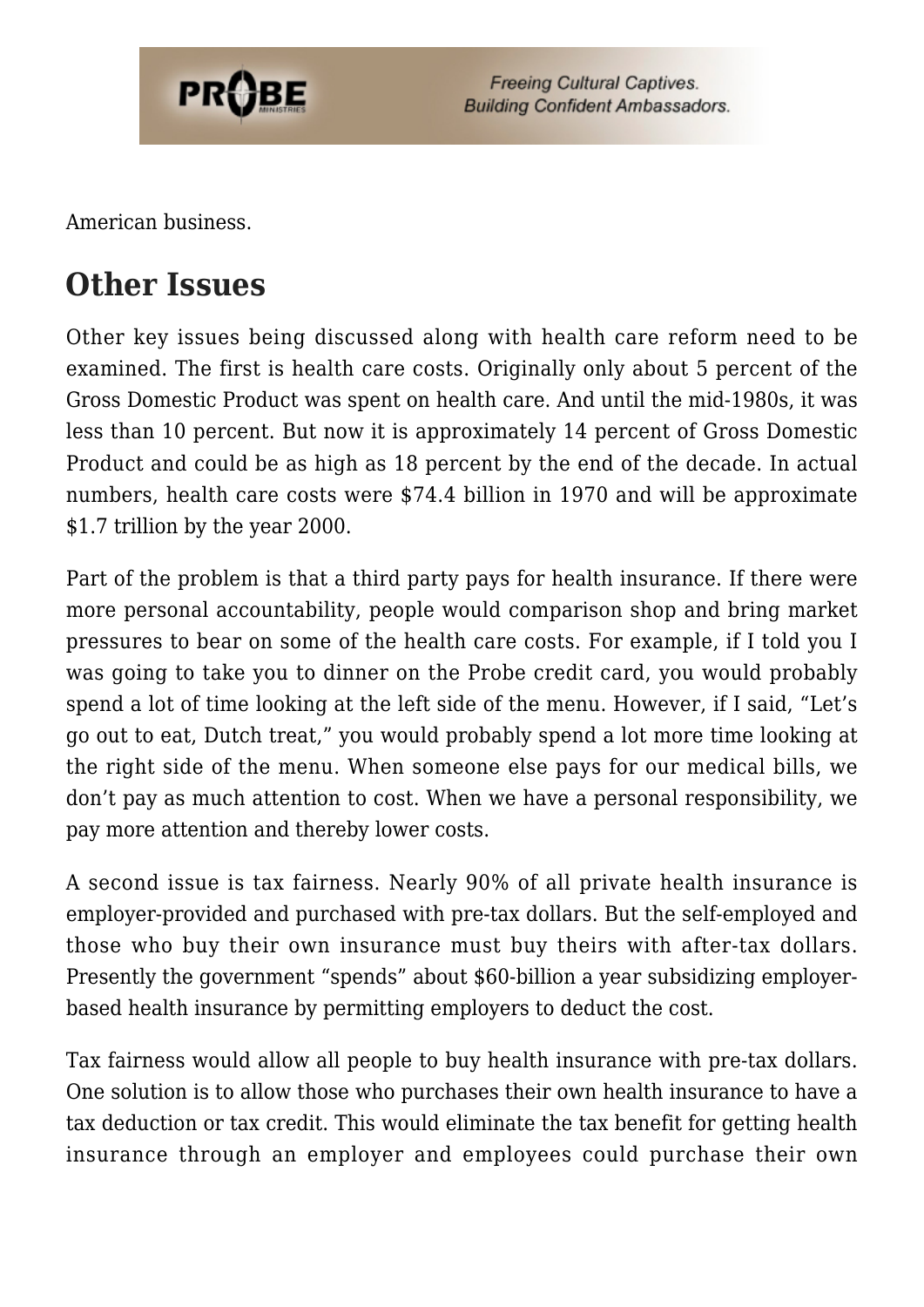

insurance which leads to the next issue.

Portability is the third major issue. Americans usually cannot take their health insurance with them if they change jobs. A fair tax system would offer no tax subsidy to the employer unless the policy was personal and portable. If it belonged to the employee, then it would be able to go with the employee when he or she changed jobs.

In essence, health insurance is merely a substitute for wages. In a sense, it is an accident of history. Health insurance was provided as a benefit after World War II. Health insurance should be personal and portable. After all, employers don't own their employees' auto insurance or homeowner's insurance. Health insurance should be no different.

Price fairness is another issue. Proponents of socialized medicine would force people with healthy lifestyles into a one tier system with people who smoke, drink too much, use drugs, drive irresponsibly, and are sexually promiscuous. A better system would be one that rewards responsibility and penalizes irresponsibility. Obviously we should provide for the very young, the very old, the chronically ill, etc., but we shouldn't be forced into a universal risk pool and effectively subsidize the destructive behavior of those who voluntarily choose sin over righteousness.

These are just a few of the key issues in the health care debate. Unfortunately many of them have been ignored. A truly ethical health care system must provide tax fairness, price fairness, and portability.

### **The Moral Costs**

I would like to conclude by examining the social and moral implications of health care reform? Critics of health care reform warn that it will inevitably lead to rationing. Most of the government health care plans proposed will be forced to ration care and no doubt put a squeeze on the aged and on high tech medicine. This would be the only way to save money. For example, when Hillary Clinton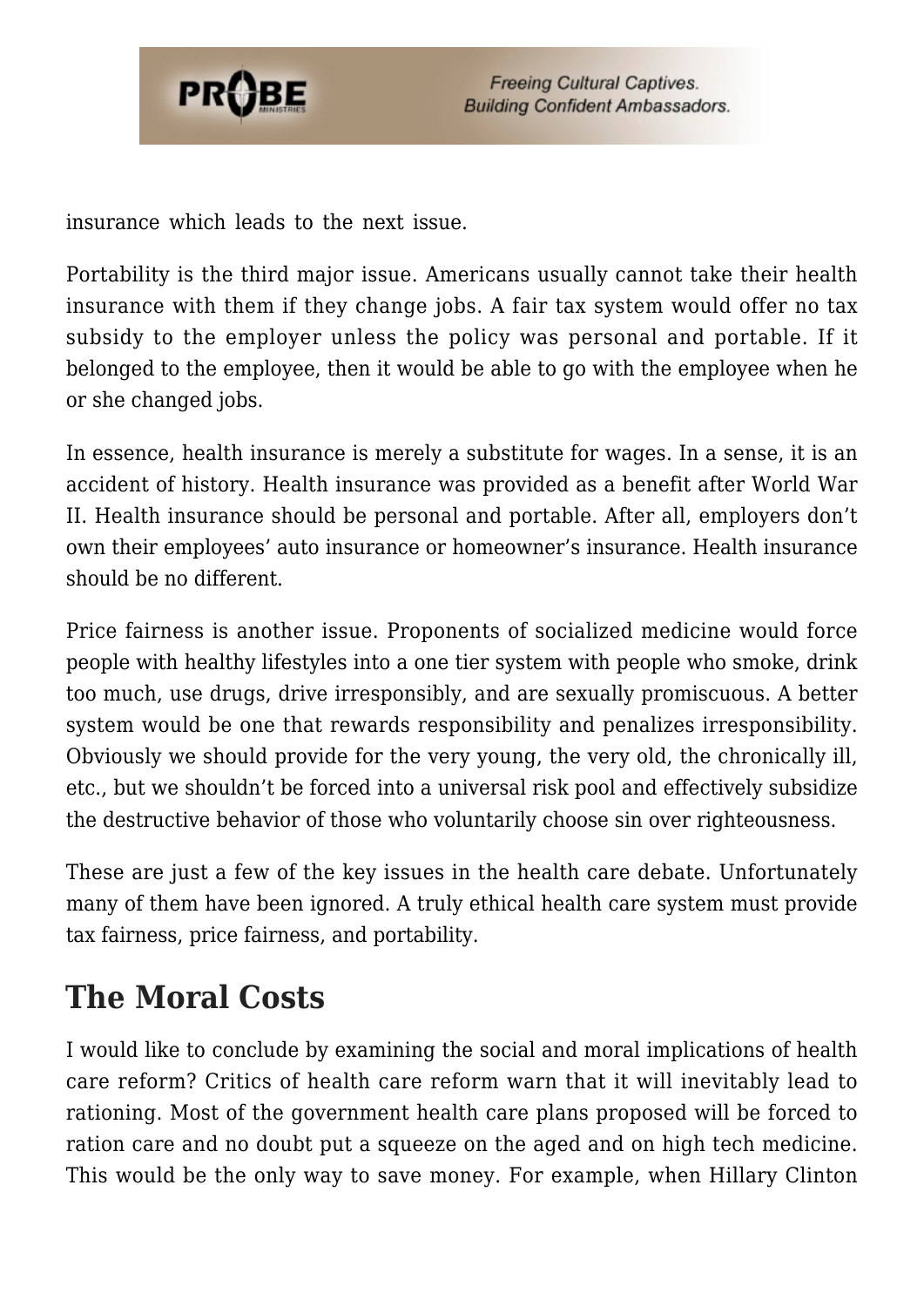

**Freeing Cultural Captives. Building Confident Ambassadors.** 

testified before the Senate Finance Committee, she explained to the Senators their justification for health care services. She said their proposal creates "the kind of health security we are talking about, then people will know they are not being denied treatment for any reason other than it is not appropriate–will not enhance or save the quality of life." Medical services will be curtailed for those whose quality of life is not deemed necessary to treat. This has been the inevitable result in other industrialized countries that have socialized medicine. If you increase demand (by providing universal coverage), you will have to decrease supply (health care benefits provided to citizens). Those patients whose quality of life is not deemed satisfactory will be denied treatment.

Canada, for example, has a single-payer plan. They have found that their health care costs are going up as fast as U.S. while their research is lagging behind. Patients find themselves in waiting lines and have been coming in significant numbers to the U.S. for health care. Those remaining in Canada wait in line. There are currently 1.4 million waiting for care and 45 percent say they are in pain.

There would also be a squeeze on high tech medicine. The quickest way to save money is to limit the number of CAT scans, MRIs, or other sophisticated forms of technology. In Canada high tech equipment is relatively rare and used sparingly. In the U.S., the latest technology is available to nearly all Americans.

Health care expert Danny Mendelson writing in *Health Affairs* journal predicted that "a few years down the line, you first start to see what we call silent rationing, where the patient's don't even know that they're not receiving the beneficial care that they need. Further down the line, I think it would become very clear that we were denying patients some of the latest technology in order to save money."

Finally, critics wonder if government should be entrusted with running the health care system in America. Government has not proven to be an efficient deliverer of services. As one wag put it, if we have government take over health care, we